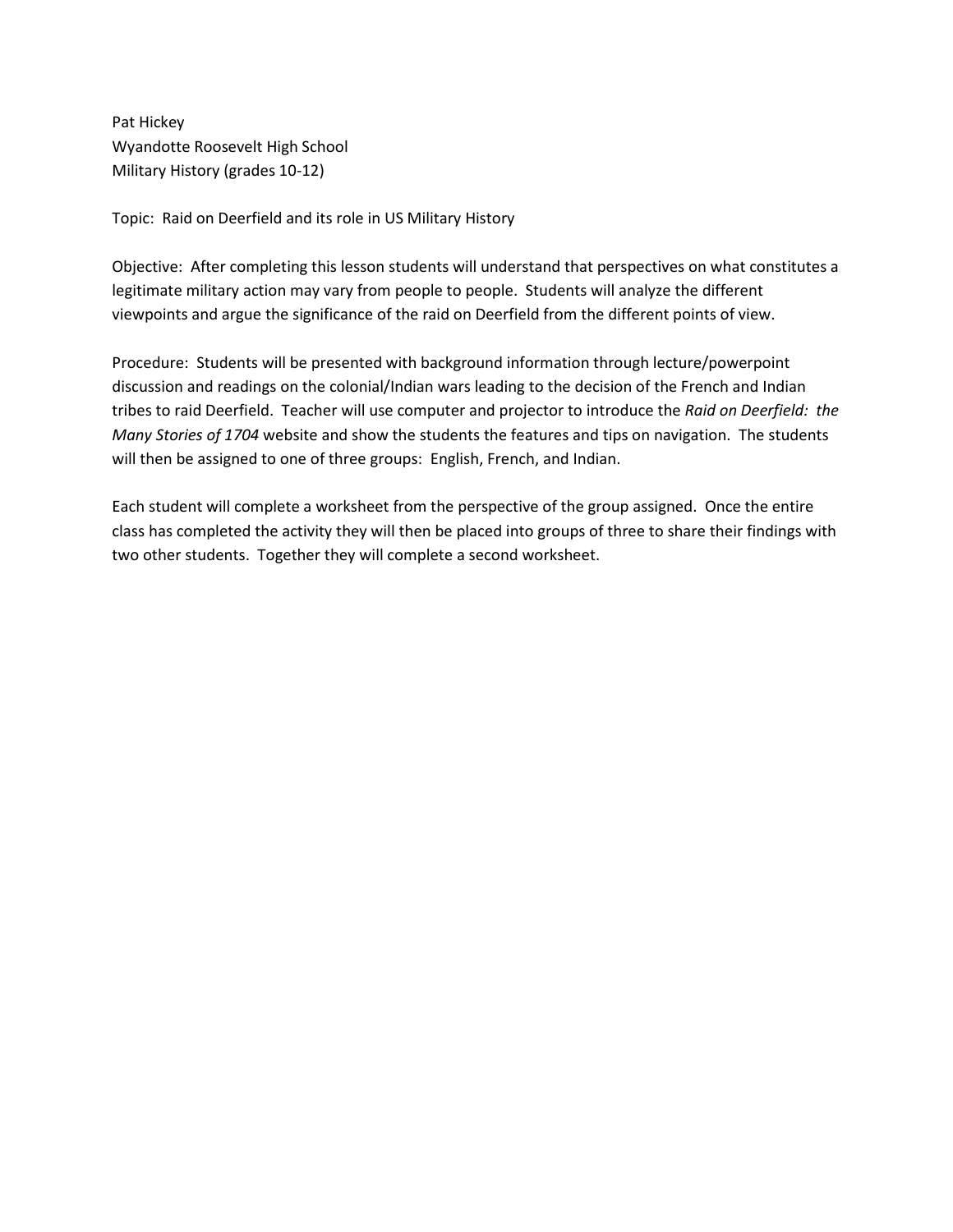| Raid on Deerfield                       | Name: |       |
|-----------------------------------------|-------|-------|
| <b>Identifying Varying Perspectives</b> | Hour: | Date: |

## **People: French**

Use this website to answer the following questions. Be prepared to share your responses with other students. Use at least one primary and one secondary source. Site sources. *Raid on Deerfield: the Many Stories of 1704:* <http://1704.deerfield.history.museum/>

1. Why did you decide to participate in the raid of Deerfield?

2. Who participated in the raid from your group?

3. What was the objective of the raid?

4. What was the result of the raid? How successful was it? Provide examples.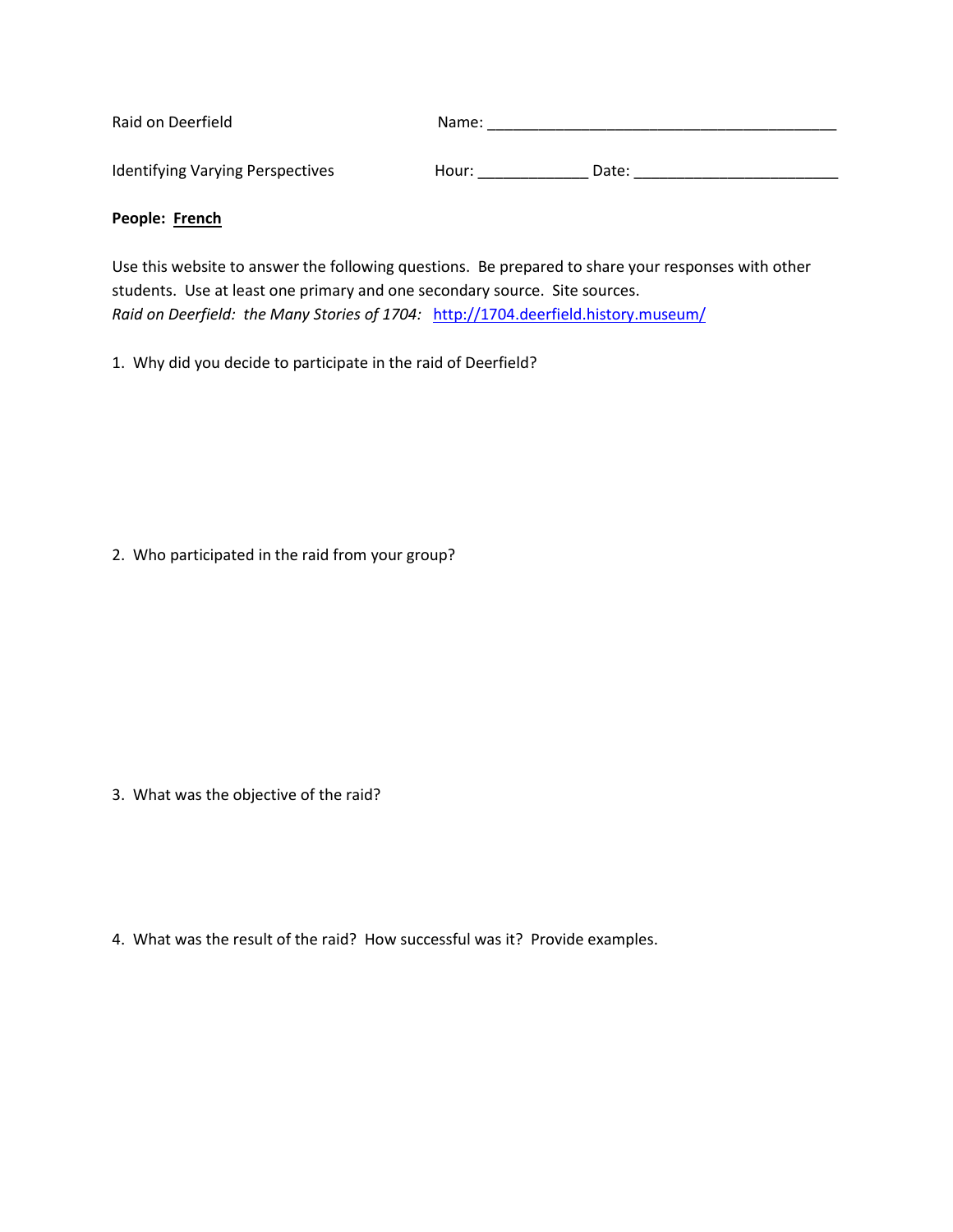| Raid on Deerfield                       | Name: |       |
|-----------------------------------------|-------|-------|
| <b>Identifying Varying Perspectives</b> | Hour: | Date: |

## **People: English**

Use this website to answer the following questions. Be prepared to share your responses with other students. Use at least one primary and one secondary source. Site sources. *Raid on Deerfield: the Many Stories of 1704:* <http://1704.deerfield.history.museum/>

1. Did you anticipate a raid? Why or why not? Explain.

2. How did you prepare for a possible raid on Deerfield?

3. Describe the residents of Deerfield who were present during the raid.

4. What was the result of the raid? How successful were you in defending Deerfield? Provide examples.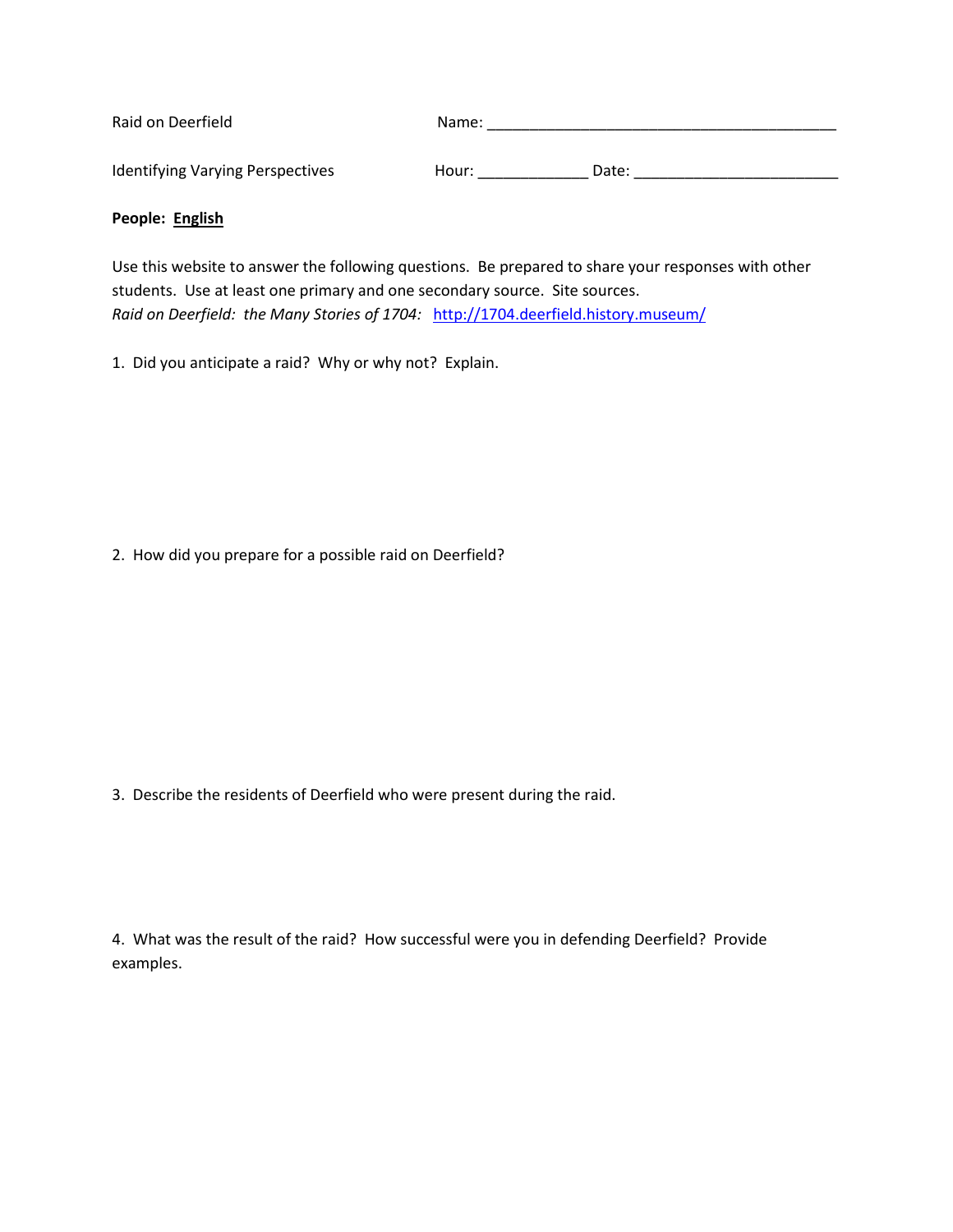| Raid on Deerfield                       | Name: |       |
|-----------------------------------------|-------|-------|
| <b>Identifying Varying Perspectives</b> | Hour: | Date: |

## **People: Indian**

Use this website to answer the following questions. Be prepared to share your responses with other students. Use at least one primary and one secondary source. Site sources. *Raid on Deerfield: the Many Stories of 1704:* <http://1704.deerfield.history.museum/>

1. Why did you decide to participate in the raid of Deerfield?

2. Who participated in the raid from your group?

3. What was the objective of the raid?

4. What was the result of the raid? How successful was it? Provide examples.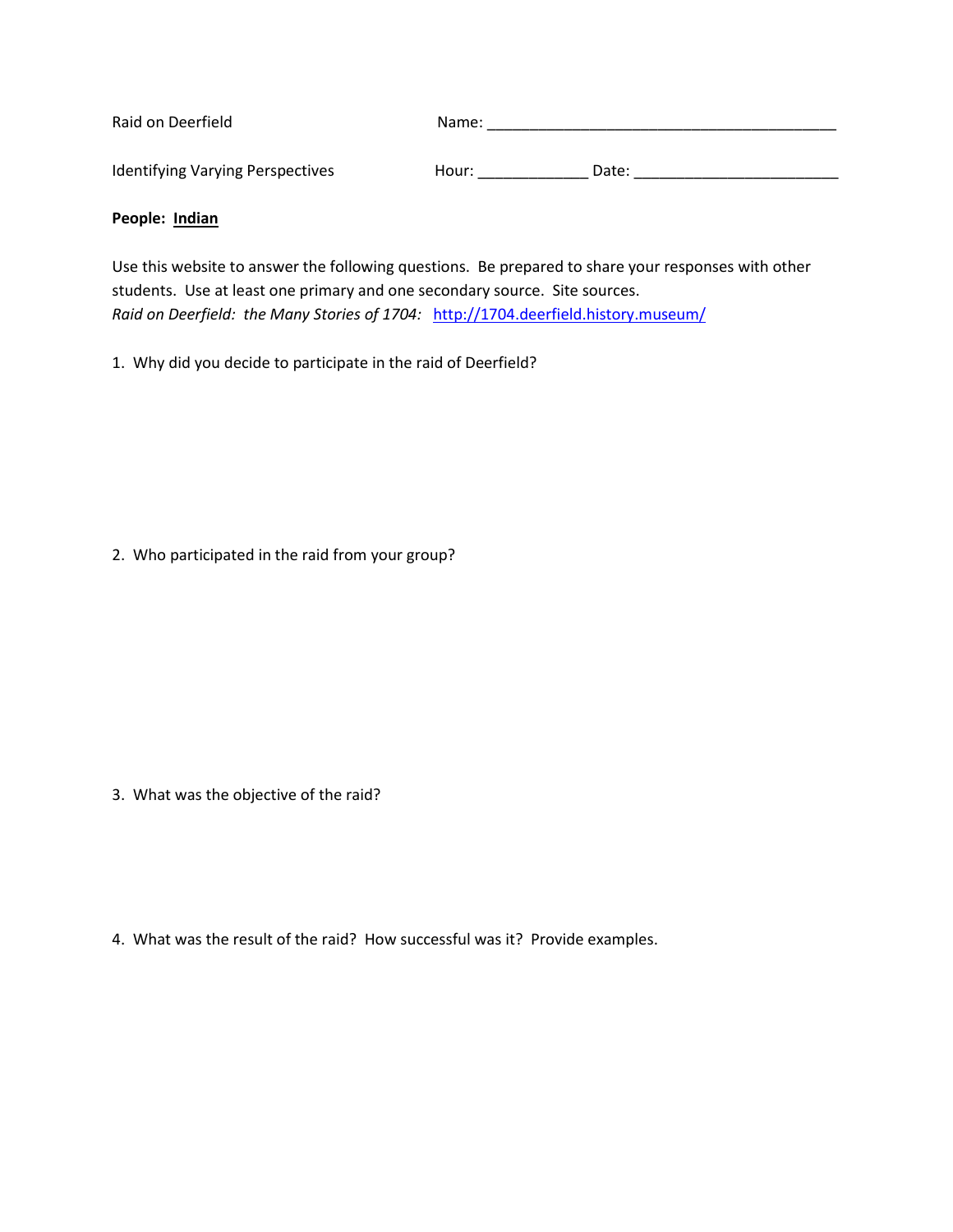| Raid on Deerfield                       | Name: |       |
|-----------------------------------------|-------|-------|
| <b>Identifying Varying Perspectives</b> | Hour: | Date: |

Joint Assignment: Group Number: \_\_\_\_\_\_\_\_

After sharing your findings with the other two students in your group answer the following questions from the French, Indian and English points of view and then as a group develop a response from your own point of view (as a historian). Use evidence from the website.

1. Was the raid on Deerfield in contested lands an unprovoked attack on an innocent civilian village, or a justified military action against a fortified settlement in Native homelands? Explain your answer. (French)

2. Was the raid on Deerfield in contested lands an unprovoked attack on an innocent civilian village, or a justified military action against a fortified settlement in Native homelands? Explain your answer. (Indian)